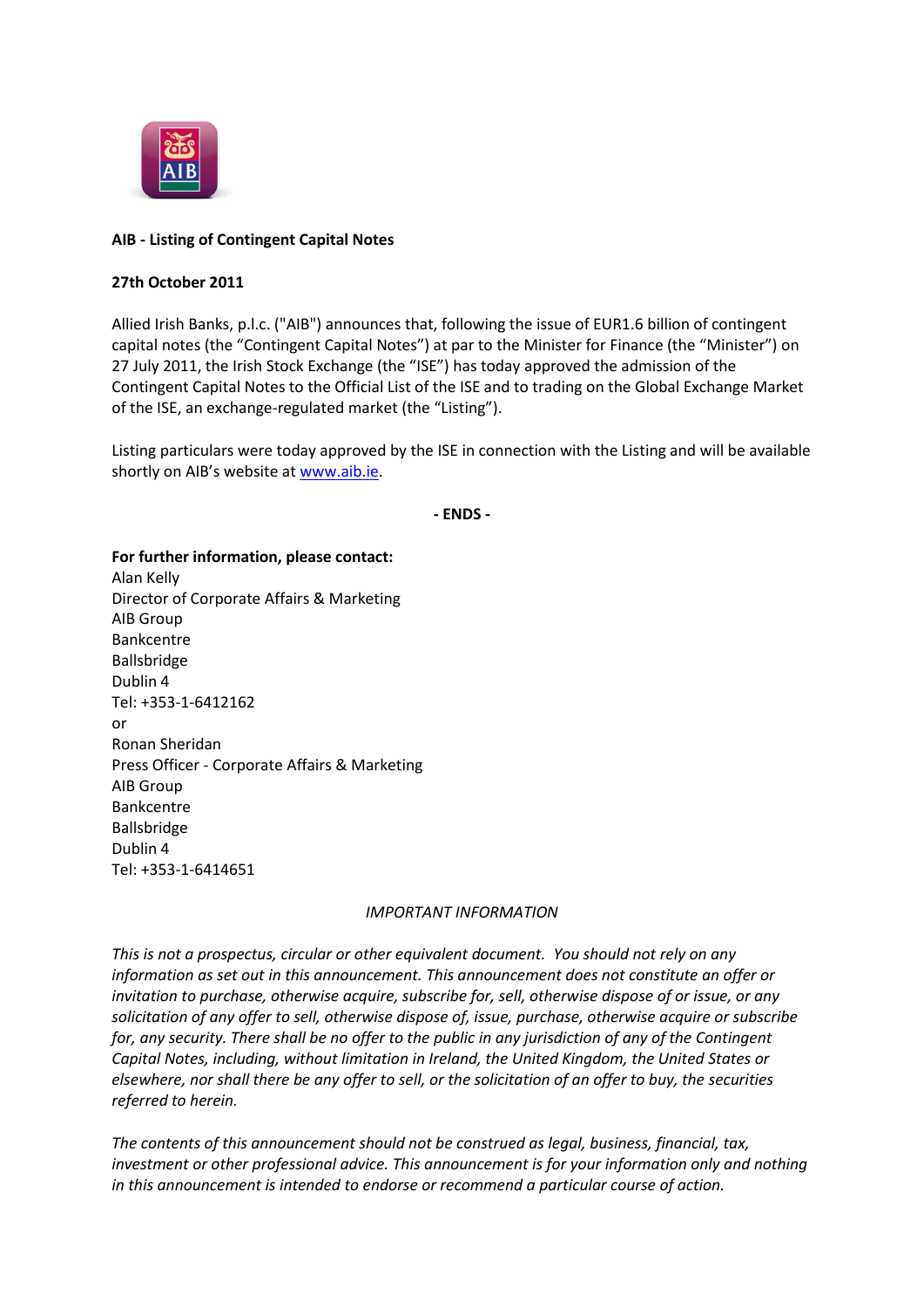*None of the Minister, the Department of Finance, the Irish Government, the National Treasury Management Agency, the National Pensions Reserve Fund Commission or any person controlled by or controlling any such person, or any entity or agency of or related to the Irish State, or any director, officer, official, employee or adviser of any such person (each such person, a "Relevant Person") accepts any responsibility for the contents of this announcement, or makes any representation or warranty as to the accuracy, completeness or fairness of any information contained in this announcement. Each Relevant Person expressly disclaims any liability whatsoever for any loss howsoever arising from, or in reliance upon, the whole or any part of this announcement or any document referred to in this announcement or any supplement or amendment thereto (each a "Transaction Document"). No Relevant Person has authorised or will authorise the contents of any Transaction Document, or has recommended or endorsed any course of action contemplated by any Transaction Document.*

*Citibank, N.A., London Branch ("Citibank") and McCann FitzGerald Listing Services make no representation, express or implied, for the contents of this announcement, including the accuracy, completeness or verification of any information contained therein, or for any other statement made or purported to be made by AIB, or on AIB's behalf, or by them, or on their behalf and nothing in this announcement is or shall be relied upon as a promise or representation in this respect, whether as to the past or future. Citibank and McCann FitzGerald Listing Services accept no responsibility for the contents of this announcement and disclaims to the fullest extent permitted by law all and any liability, whether arising in tort, contract or otherwise, which it might otherwise have in respect of this announcement or any such statement.*

*The release, publication or distribution, in whole or in part, directly or indirectly, of this announcement in jurisdictions other than Ireland and the United Kingdom may be restricted by law and therefore persons into whose possession this announcement comes should inform themselves about, and observe, such restrictions. Any failure to comply with the restrictions may constitute a violation of the securities laws of any such jurisdiction.*

*This announcement is not, and does not constitute, an invitation or offer to sell, or the solicitation of an offer to buy, the securities discussed herein in any jurisdiction, including, without limitation, the United States. The securities discussed herein have not been and will not be registered under the US Securities Act of 1933 (the "US Securities Act") or under any securities laws of any state or other jurisdiction of the United States and may not be offered or sold directly or indirectly, within the United States or to, or for the account or benefit of, US persons. There will be no public offer of the securities discussed herein in the United States.*

*[This announcement contains "forward-looking statements", within the meaning of Section 27A of the US Securities Act and Section 21E of the US Securities Exchange Act of 1934, regarding the belief or current expectations of AIB, AIB's Directors and other members of its senior management about AIB's business and the transactions described in this announcement, including statements relating to possible future write downs or impairments. Generally, words such as "may", "could", "will", "expect", "intend", "estimate", "anticipate", "believe", "plan", "seek", "continue", "should", "assume", "target", "goal", "would" or similar expressions identify forward-looking statements. All statements other than statements of historical fact are, or may be deemed to be, forward-looking statements.*

*These forward-looking statements are not guarantees of future performance. Rather, they are based on current views and assumptions and involve known and unknown risks, uncertainties and other factors, many of which are outside the control of AIB and are difficult to predict, that may cause*